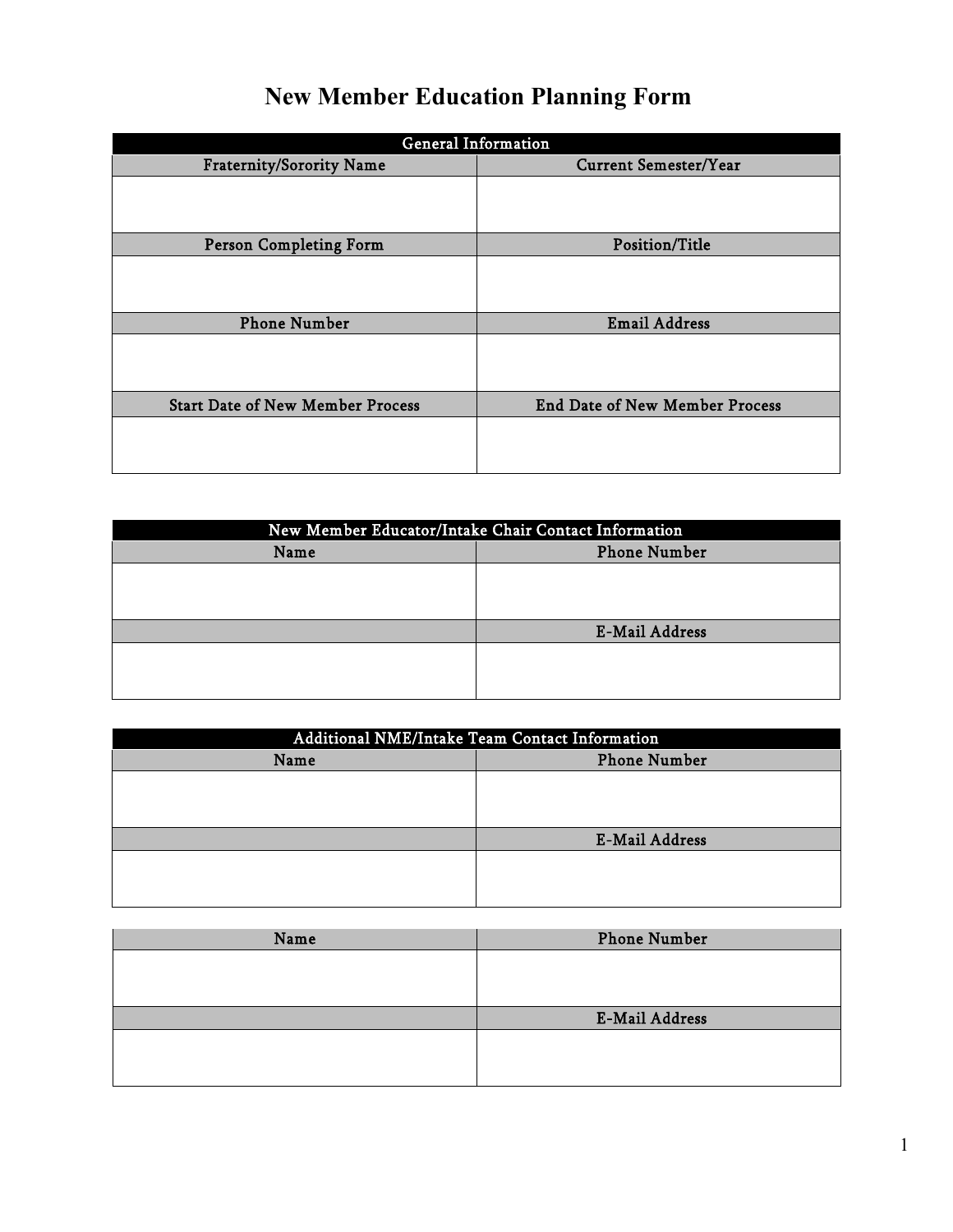#### **CERTIFICATION**

 I certify that the information contained in the NME Plan submitted to the Office of Fraternity and Sorority Life is truthful and accurate. I agree that the Chapter will comply with the NME Plan and any changes made to the NME Plan will first be submitted to the Office of Fraternity and Sorority Life for approval prior to implementation.

| <b>Chapter President</b>         | Signature | Date |
|----------------------------------|-----------|------|
| Intake Chair/New Member Educator | Signature | Date |

#### **ADVISOR CERTIFICATION**

 I certify that the information contained in the NME Plan submitted to the Office of Fraternity and Sorority Life is truthful and accurate and complies with the Chapter's national guidelines.

Chapter Advisor Signature Date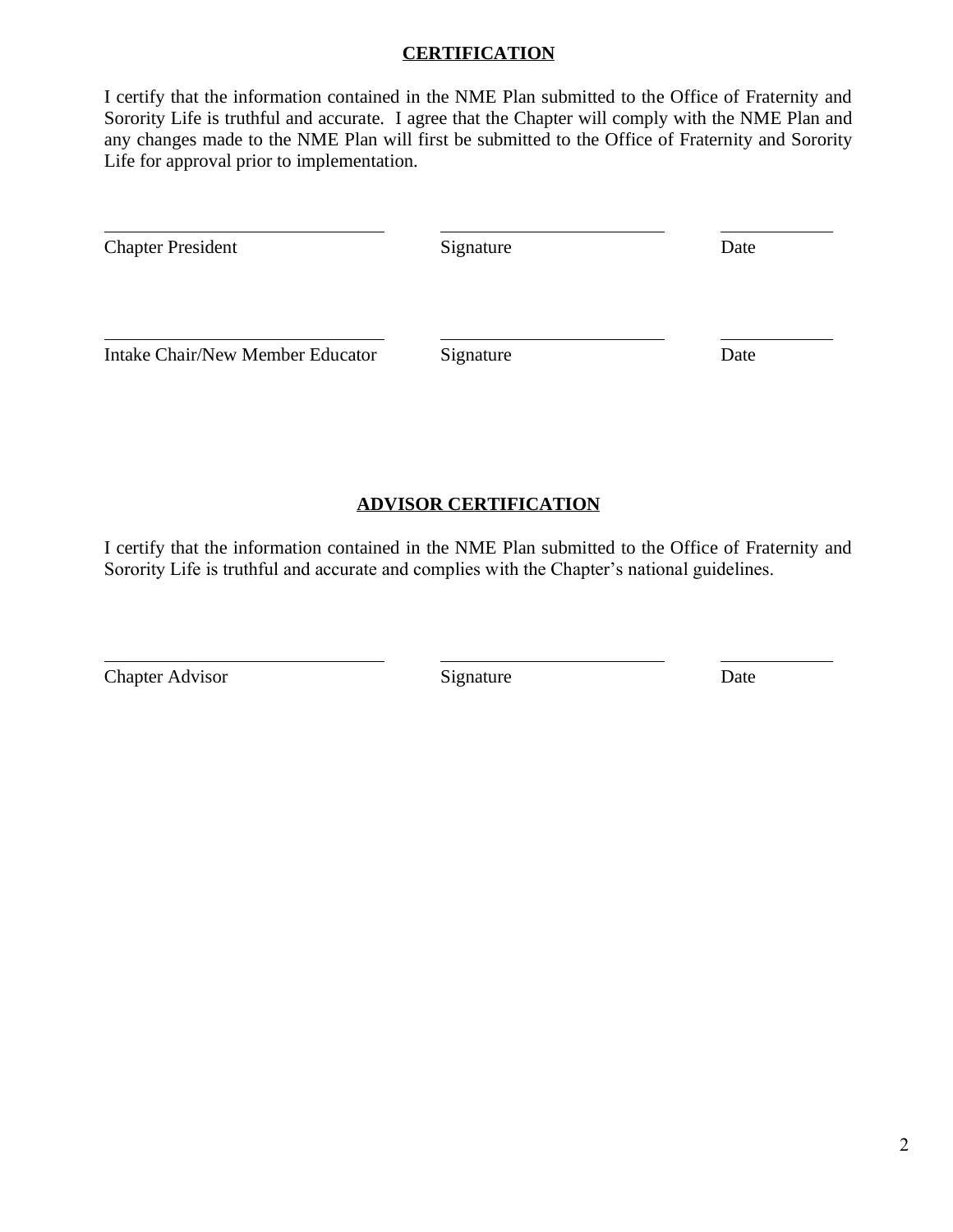#### Initiation Requirements to be Achieved/Completed by New Members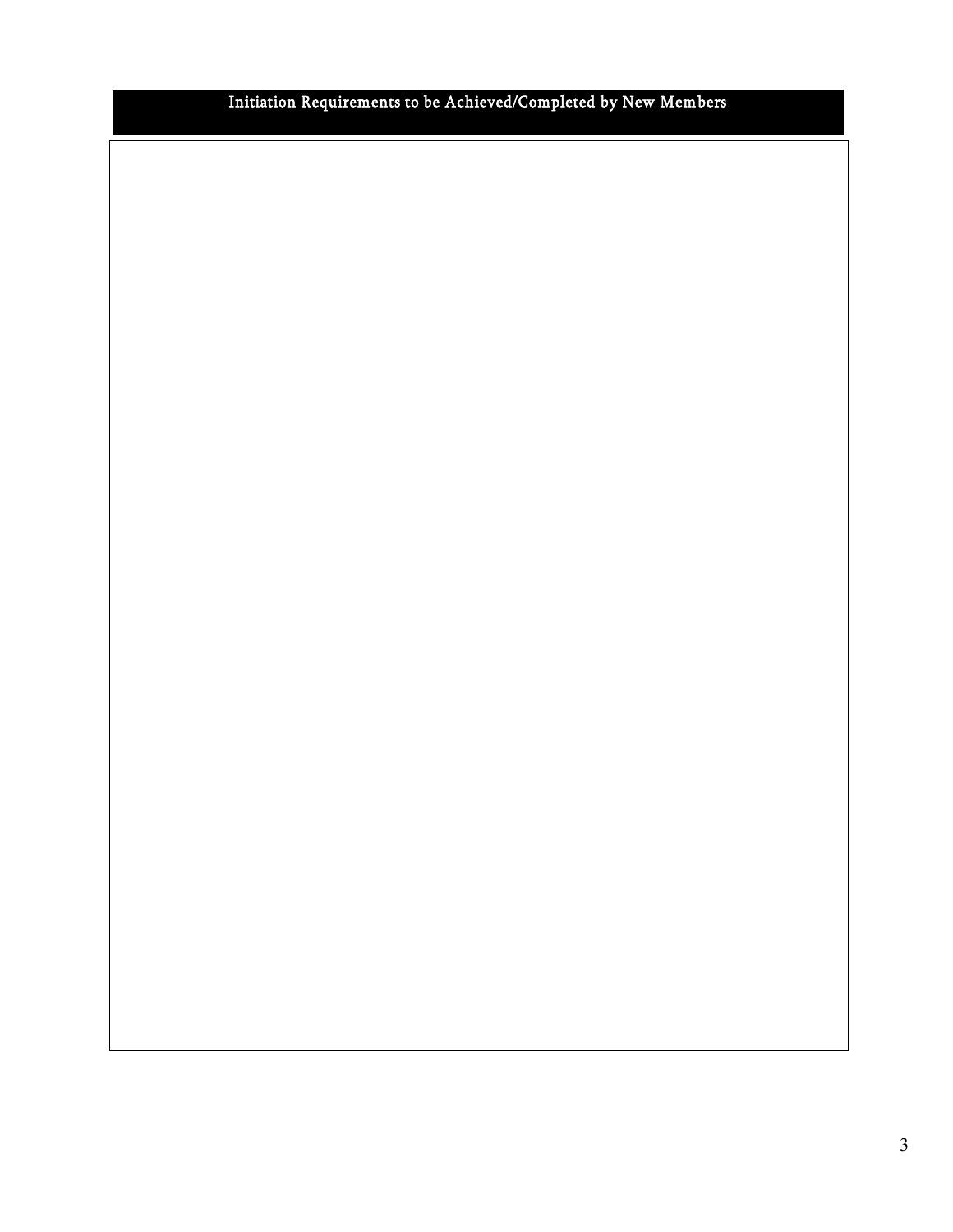# **MIP/New Member Education Plan EXAMPLES**

### **Meeting Example**

| Mtg | WEEK ONE T                                                                                           |                           |  |                                                                                                                                                                     |  |
|-----|------------------------------------------------------------------------------------------------------|---------------------------|--|---------------------------------------------------------------------------------------------------------------------------------------------------------------------|--|
|     | <b>Date</b>                                                                                          | <b>Event</b>              |  | <b>Location</b>                                                                                                                                                     |  |
|     | 8/17/19                                                                                              | <b>New Member Meeting</b> |  | UC TUC                                                                                                                                                              |  |
|     | <b>Start Time</b>                                                                                    | <b>End Time</b>           |  | <b>Advisor(s) On-Call</b>                                                                                                                                           |  |
|     | $7:00$ p.m.                                                                                          | 8:00 p.m.                 |  | The Bearcat                                                                                                                                                         |  |
|     |                                                                                                      | <b>Description</b>        |  | <b>Purpose/Outcome</b>                                                                                                                                              |  |
|     | New members will learn about the history of the organization<br>through discussion and presentation. |                           |  | To ensure new members understand the history and early beginnings of the<br>organization to include where we were founded, why, and other important<br>information. |  |

# **Activity Example**

| Activity |                                                                     |                    | <b>WEEK ONE</b>                                                                                                                                                                                                                                                                                                                                              |                           |
|----------|---------------------------------------------------------------------|--------------------|--------------------------------------------------------------------------------------------------------------------------------------------------------------------------------------------------------------------------------------------------------------------------------------------------------------------------------------------------------------|---------------------------|
|          | <b>Date</b>                                                         | <b>Event</b>       |                                                                                                                                                                                                                                                                                                                                                              | <b>Location</b>           |
|          | 9/21/19                                                             | Smoker             |                                                                                                                                                                                                                                                                                                                                                              | Beta Beta Beta House      |
|          | <b>Start Time</b>                                                   | <b>End Time</b>    |                                                                                                                                                                                                                                                                                                                                                              | <b>Advisor(s) On-Call</b> |
|          | $7:00$ p.m.                                                         | 8:00 p.m.          |                                                                                                                                                                                                                                                                                                                                                              | The Bearcat               |
|          |                                                                     | <b>Description</b> |                                                                                                                                                                                                                                                                                                                                                              | <b>Purpose/Outcome</b>    |
|          | New members and chapter members will come together for a<br>smoker. |                    | This event is intended for new members and alumni to get to know each other as well<br>as provide an opportunity for new members to experience what lifetime membership<br>looks like firsthand. This event will provide new members with connections in various<br>fields, while providing an opportunity to see the big picture of brotherhood/sisterhood. |                           |

### **Ritual Ceremony Example**

| Ritual         | <b>WEEK ONE</b>   |                                            |  |                                           |
|----------------|-------------------|--------------------------------------------|--|-------------------------------------------|
|                | <b>Date</b>       | <b>Event</b>                               |  | <b>Location</b>                           |
|                | 10/31/19          | Initiation                                 |  | <b>Grad Chapter House</b>                 |
|                | <b>Start Time</b> | <b>End Time</b>                            |  | <b>Advisor(s) Present</b>                 |
| $\overline{ }$ | $10:00$ a.m.      | $4:00$ p.m.                                |  | The Bearcat                               |
|                |                   | <b>Description</b>                         |  | <b>Purpose/Outcome</b>                    |
|                |                   | New members will experience the initiation |  | The final step in the new member process. |
|                |                   |                                            |  |                                           |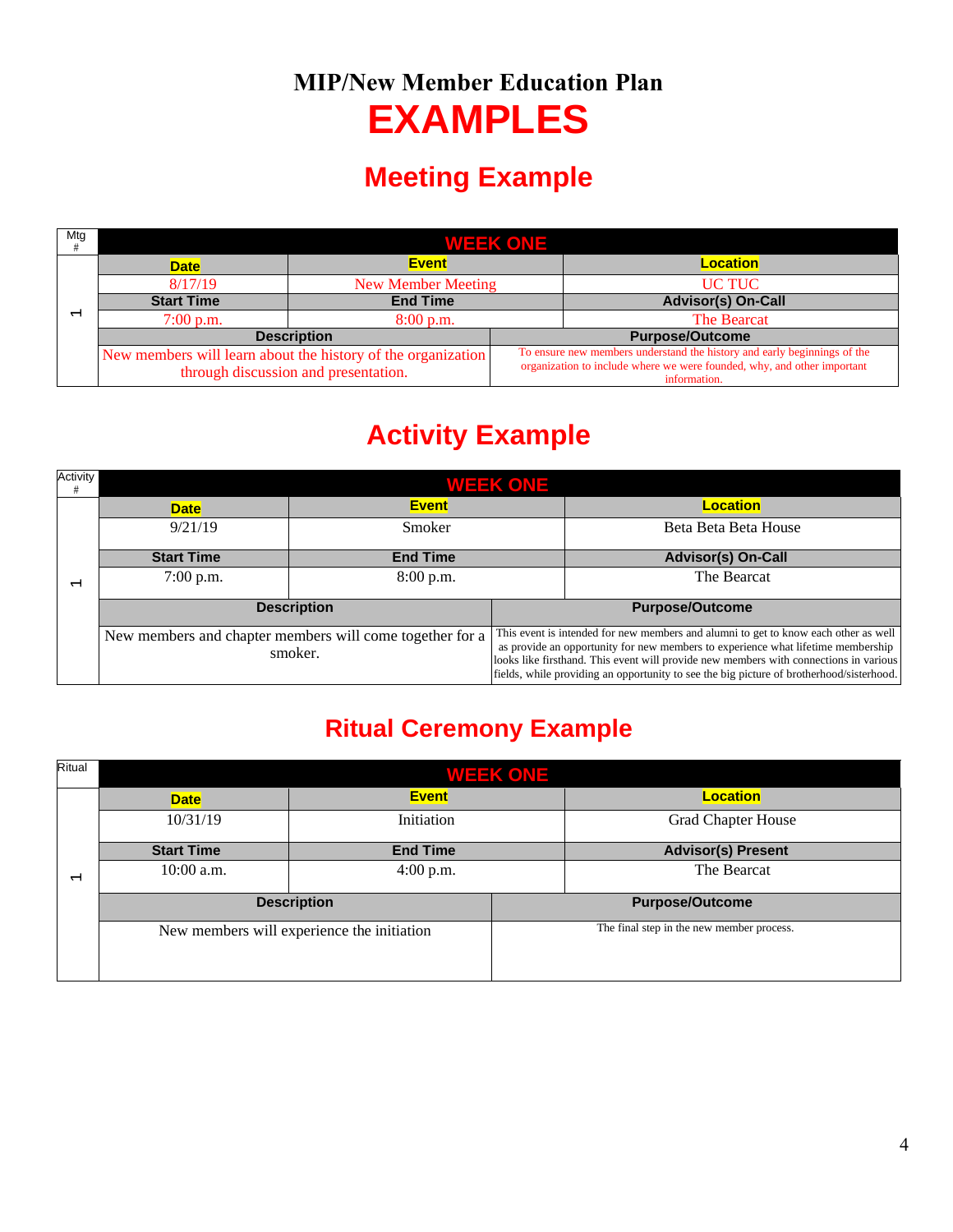| <b>MTG</b><br>#          | <b>WEEK ONE</b>   |                    |  |                           |
|--------------------------|-------------------|--------------------|--|---------------------------|
|                          | <b>Date</b>       | <b>Event</b>       |  | Location                  |
|                          |                   |                    |  |                           |
|                          | <b>Start Time</b> | <b>End Time</b>    |  | <b>Advisor(s) On-Call</b> |
| $\overline{\phantom{0}}$ |                   |                    |  |                           |
|                          |                   | <b>Description</b> |  | <b>Purpose/Outcome</b>    |
|                          |                   |                    |  |                           |
|                          |                   |                    |  |                           |
|                          |                   |                    |  |                           |

| Activity<br>#     |                   |                    | <b>WEEK ONE</b> |                           |
|-------------------|-------------------|--------------------|-----------------|---------------------------|
|                   | <b>Date</b>       |                    |                 | Location                  |
|                   |                   |                    |                 |                           |
|                   | <b>Start Time</b> | <b>End Time</b>    |                 | <b>Advisor(s) On-Call</b> |
| $\mathbf{\Omega}$ |                   |                    |                 |                           |
|                   |                   | <b>Description</b> |                 | <b>Purpose/Outcome</b>    |
|                   |                   |                    |                 |                           |
|                   |                   |                    |                 |                           |
|                   |                   |                    |                 |                           |

| Ritual<br>$\#$ |                   |                    | <b>WEEK ONE</b> |                           |
|----------------|-------------------|--------------------|-----------------|---------------------------|
|                | <b>Date</b>       |                    |                 | Location                  |
|                |                   |                    |                 |                           |
|                | <b>Start Time</b> | <b>End Time</b>    |                 | <b>Advisor(s) Present</b> |
| ო              |                   |                    |                 |                           |
|                |                   | <b>Description</b> |                 | <b>Purpose/Outcome</b>    |
|                |                   |                    |                 |                           |
|                |                   |                    |                 |                           |
|                |                   |                    |                 |                           |

| Activity<br>#  | <b>WEEK ONE</b>   |                    |  |                           |
|----------------|-------------------|--------------------|--|---------------------------|
|                | <b>Date</b>       | <b>Event</b>       |  | Location                  |
|                |                   |                    |  |                           |
|                | <b>Start Time</b> | <b>End Time</b>    |  | <b>Advisor(s) On-Call</b> |
| $\overline{4}$ |                   |                    |  |                           |
|                |                   | <b>Description</b> |  | <b>Purpose/Outcome</b>    |
|                |                   |                    |  |                           |
|                |                   |                    |  |                           |
|                |                   |                    |  |                           |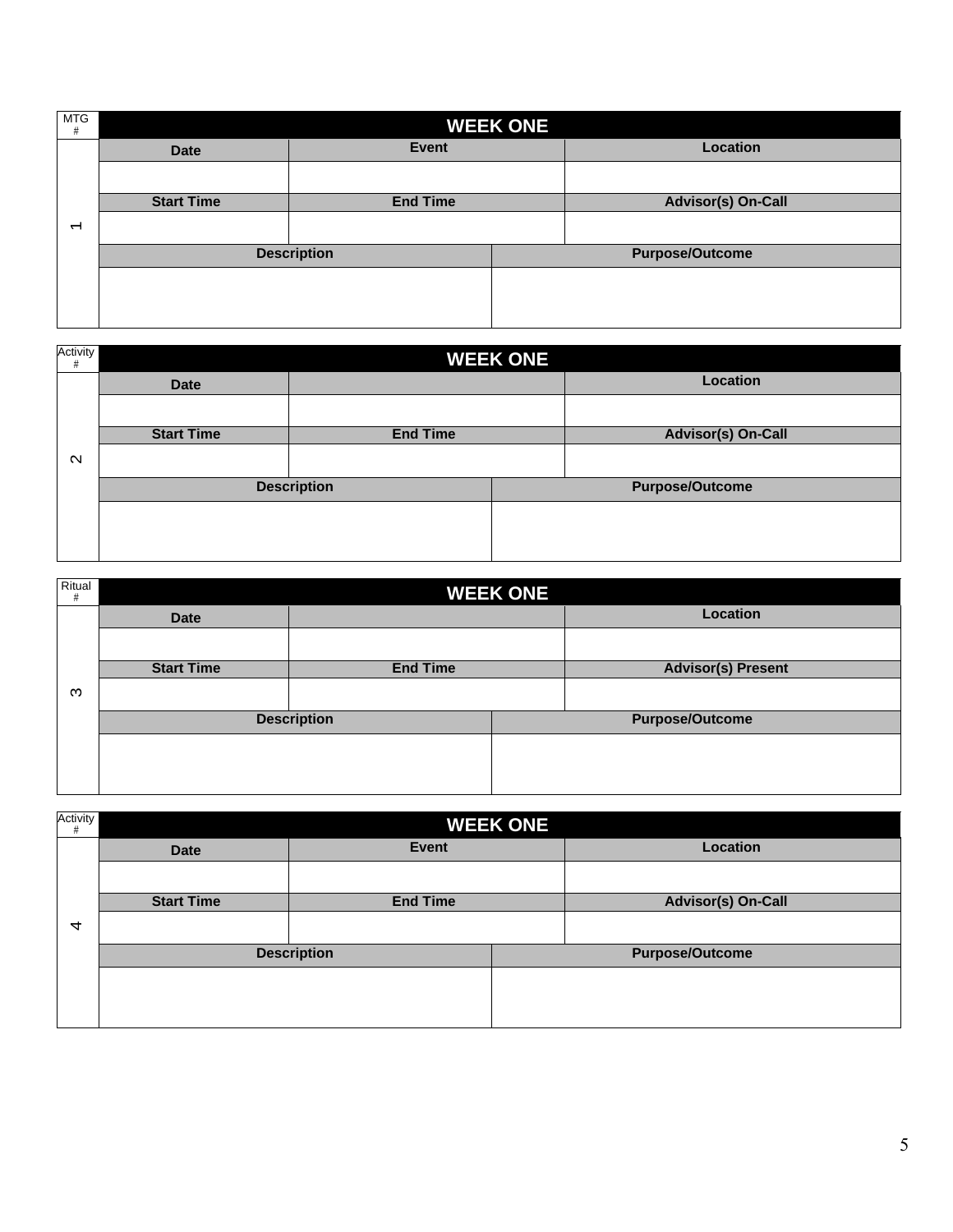| <b>MTG</b><br>#          | <b>WEEK TWO</b>   |                    |  |                           |
|--------------------------|-------------------|--------------------|--|---------------------------|
|                          | <b>Date</b>       | Event              |  | Location                  |
|                          |                   |                    |  |                           |
|                          | <b>Start Time</b> | <b>End Time</b>    |  | <b>Advisor(s) On-Call</b> |
| $\overline{\phantom{0}}$ |                   |                    |  |                           |
|                          |                   | <b>Description</b> |  | <b>Purpose/Outcome</b>    |
|                          |                   |                    |  |                           |
|                          |                   |                    |  |                           |
|                          |                   |                    |  |                           |

| Activity<br>#     | <b>WEEK TWO</b>   |                    |  |                           |
|-------------------|-------------------|--------------------|--|---------------------------|
|                   | <b>Date</b>       |                    |  | Location                  |
|                   |                   |                    |  |                           |
|                   | <b>Start Time</b> | <b>End Time</b>    |  | <b>Advisor(s) On-Call</b> |
| $\mathbf{\Omega}$ |                   |                    |  |                           |
|                   |                   | <b>Description</b> |  | <b>Purpose/Outcome</b>    |
|                   |                   |                    |  |                           |
|                   |                   |                    |  |                           |
|                   |                   |                    |  |                           |

| Ritual<br># | <b>WEEK TWO</b>   |                    |  |                           |
|-------------|-------------------|--------------------|--|---------------------------|
|             | <b>Date</b>       |                    |  | Location                  |
|             |                   |                    |  |                           |
|             | <b>Start Time</b> | <b>End Time</b>    |  | <b>Advisor(s) Present</b> |
| ო           |                   |                    |  |                           |
|             |                   | <b>Description</b> |  | <b>Purpose/Outcome</b>    |
|             |                   |                    |  |                           |
|             |                   |                    |  |                           |
|             |                   |                    |  |                           |

| Activity<br>#  | <b>WEEK TWO</b>   |                    |  |                           |
|----------------|-------------------|--------------------|--|---------------------------|
|                | <b>Date</b>       | <b>Event</b>       |  | <b>Location</b>           |
|                |                   |                    |  |                           |
|                | <b>Start Time</b> | <b>End Time</b>    |  | <b>Advisor(s) On-Call</b> |
| $\overline{4}$ |                   |                    |  |                           |
|                |                   | <b>Description</b> |  | <b>Purpose/Outcome</b>    |
|                |                   |                    |  |                           |
|                |                   |                    |  |                           |
|                |                   |                    |  |                           |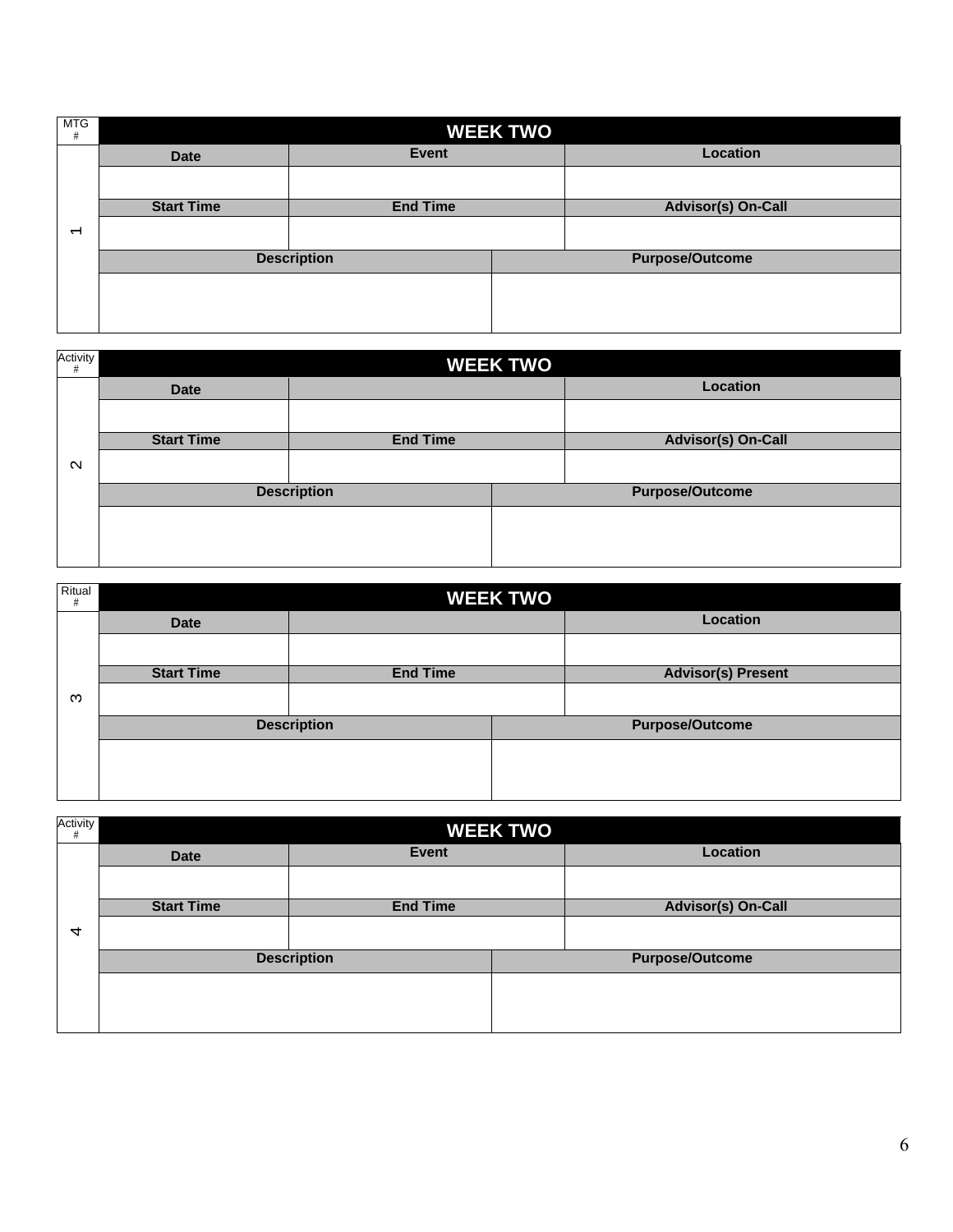| <b>MTG</b><br>#          | <b>WEEK THREE</b> |                    |  |                           |
|--------------------------|-------------------|--------------------|--|---------------------------|
|                          | <b>Date</b>       | Event              |  | Location                  |
|                          |                   |                    |  |                           |
|                          | <b>Start Time</b> | <b>End Time</b>    |  | <b>Advisor(s) On-Call</b> |
| $\overline{\phantom{0}}$ |                   |                    |  |                           |
|                          |                   | <b>Description</b> |  | <b>Purpose/Outcome</b>    |
|                          |                   |                    |  |                           |
|                          |                   |                    |  |                           |
|                          |                   |                    |  |                           |

| Activity<br>#     | <b>WEEK THREE</b> |                    |  |                           |
|-------------------|-------------------|--------------------|--|---------------------------|
|                   | <b>Date</b>       |                    |  | Location                  |
|                   |                   |                    |  |                           |
|                   | <b>Start Time</b> | <b>End Time</b>    |  | <b>Advisor(s) On-Call</b> |
| $\mathbf{\Omega}$ |                   |                    |  |                           |
|                   |                   | <b>Description</b> |  | <b>Purpose/Outcome</b>    |
|                   |                   |                    |  |                           |
|                   |                   |                    |  |                           |
|                   |                   |                    |  |                           |

| Ritual<br># | <b>WEEK THREE</b> |                    |  |                           |
|-------------|-------------------|--------------------|--|---------------------------|
|             | <b>Date</b>       |                    |  | Location                  |
|             |                   |                    |  |                           |
|             | <b>Start Time</b> | <b>End Time</b>    |  | <b>Advisor(s) Present</b> |
| ო           |                   |                    |  |                           |
|             |                   | <b>Description</b> |  | <b>Purpose/Outcome</b>    |
|             |                   |                    |  |                           |
|             |                   |                    |  |                           |
|             |                   |                    |  |                           |

| Activity<br># | <b>WEEK THREE</b> |                    |  |                           |
|---------------|-------------------|--------------------|--|---------------------------|
|               | <b>Date</b>       | <b>Event</b>       |  | <b>Location</b>           |
|               |                   |                    |  |                           |
|               | <b>Start Time</b> | <b>End Time</b>    |  | <b>Advisor(s) On-Call</b> |
| 4             |                   |                    |  |                           |
|               |                   | <b>Description</b> |  | <b>Purpose/Outcome</b>    |
|               |                   |                    |  |                           |
|               |                   |                    |  |                           |
|               |                   |                    |  |                           |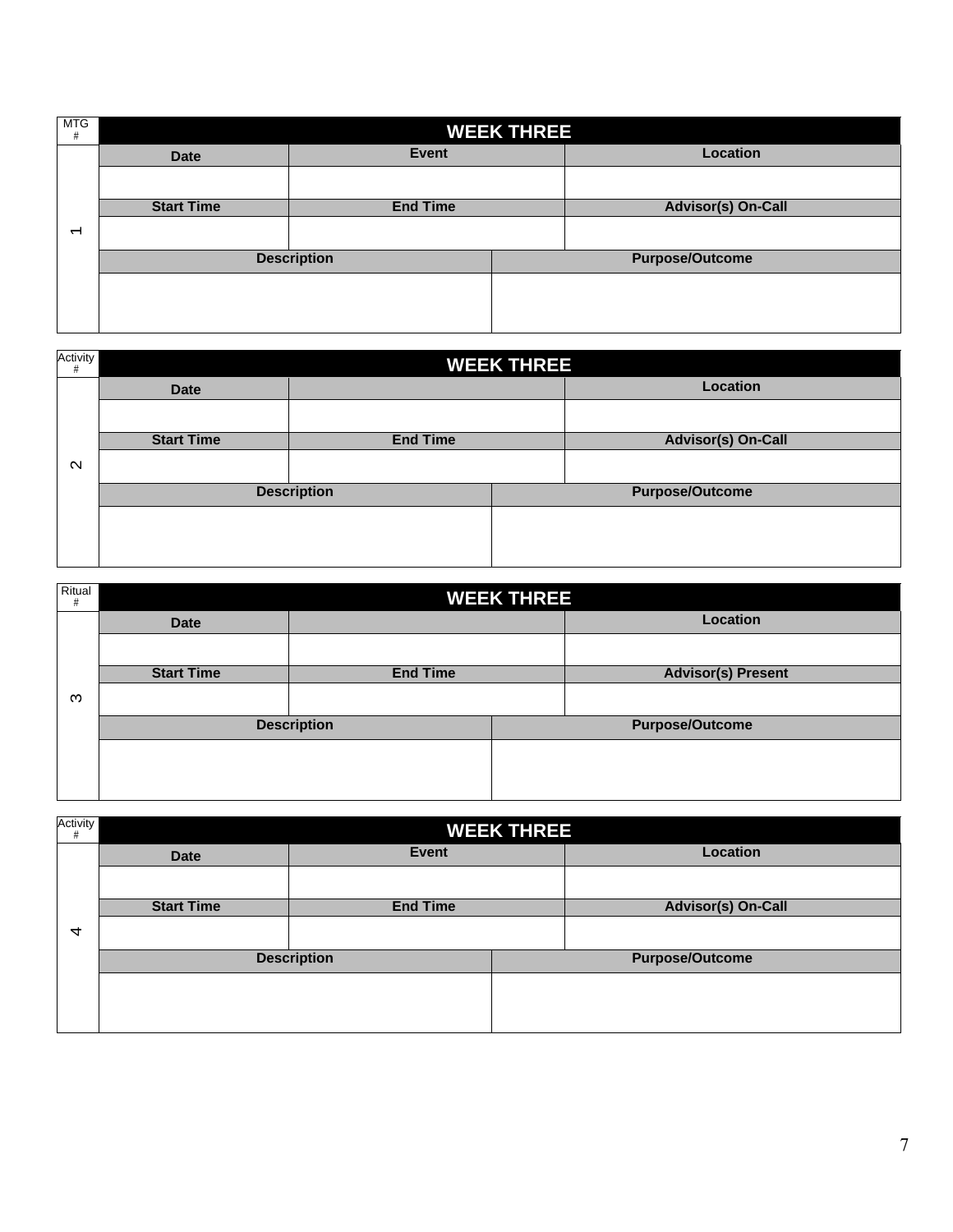| <b>MTG</b><br>$\#$ | <b>WEEK FOUR</b>  |                    |  |                           |
|--------------------|-------------------|--------------------|--|---------------------------|
|                    | <b>Date</b>       | <b>Event</b>       |  | <b>Location</b>           |
|                    |                   |                    |  |                           |
|                    | <b>Start Time</b> | <b>End Time</b>    |  | <b>Advisor(s) On-Call</b> |
| $\overline{ }$     |                   |                    |  |                           |
|                    |                   | <b>Description</b> |  | <b>Purpose/Outcome</b>    |
|                    |                   |                    |  |                           |
|                    |                   |                    |  |                           |
|                    |                   |                    |  |                           |

| Activity<br>#     | <b>WEEK FOUR</b>  |                    |  |                           |
|-------------------|-------------------|--------------------|--|---------------------------|
|                   | <b>Date</b>       |                    |  | <b>Location</b>           |
|                   |                   |                    |  |                           |
|                   | <b>Start Time</b> | <b>End Time</b>    |  | <b>Advisor(s) On-Call</b> |
| $\mathbf{\Omega}$ |                   |                    |  |                           |
|                   |                   | <b>Description</b> |  | <b>Purpose/Outcome</b>    |
|                   |                   |                    |  |                           |
|                   |                   |                    |  |                           |
|                   |                   |                    |  |                           |

| Ritual<br>$\#$ | <b>WEEK FOUR</b>  |                    |  |                           |
|----------------|-------------------|--------------------|--|---------------------------|
|                | <b>Date</b>       |                    |  |                           |
|                |                   |                    |  |                           |
|                | <b>Start Time</b> | <b>End Time</b>    |  | <b>Advisor(s) Present</b> |
| ო              |                   |                    |  |                           |
|                |                   | <b>Description</b> |  | <b>Purpose/Outcome</b>    |
|                |                   |                    |  |                           |
|                |                   |                    |  |                           |
|                |                   |                    |  |                           |

| Activity<br># | <b>WEEK FOUR</b>  |                    |  |                           |
|---------------|-------------------|--------------------|--|---------------------------|
|               | <b>Date</b>       | <b>Event</b>       |  | <b>Location</b>           |
|               |                   |                    |  |                           |
|               | <b>Start Time</b> | <b>End Time</b>    |  | <b>Advisor(s) On-Call</b> |
| 4             |                   |                    |  |                           |
|               |                   | <b>Description</b> |  | <b>Purpose/Outcome</b>    |
|               |                   |                    |  |                           |
|               |                   |                    |  |                           |
|               |                   |                    |  |                           |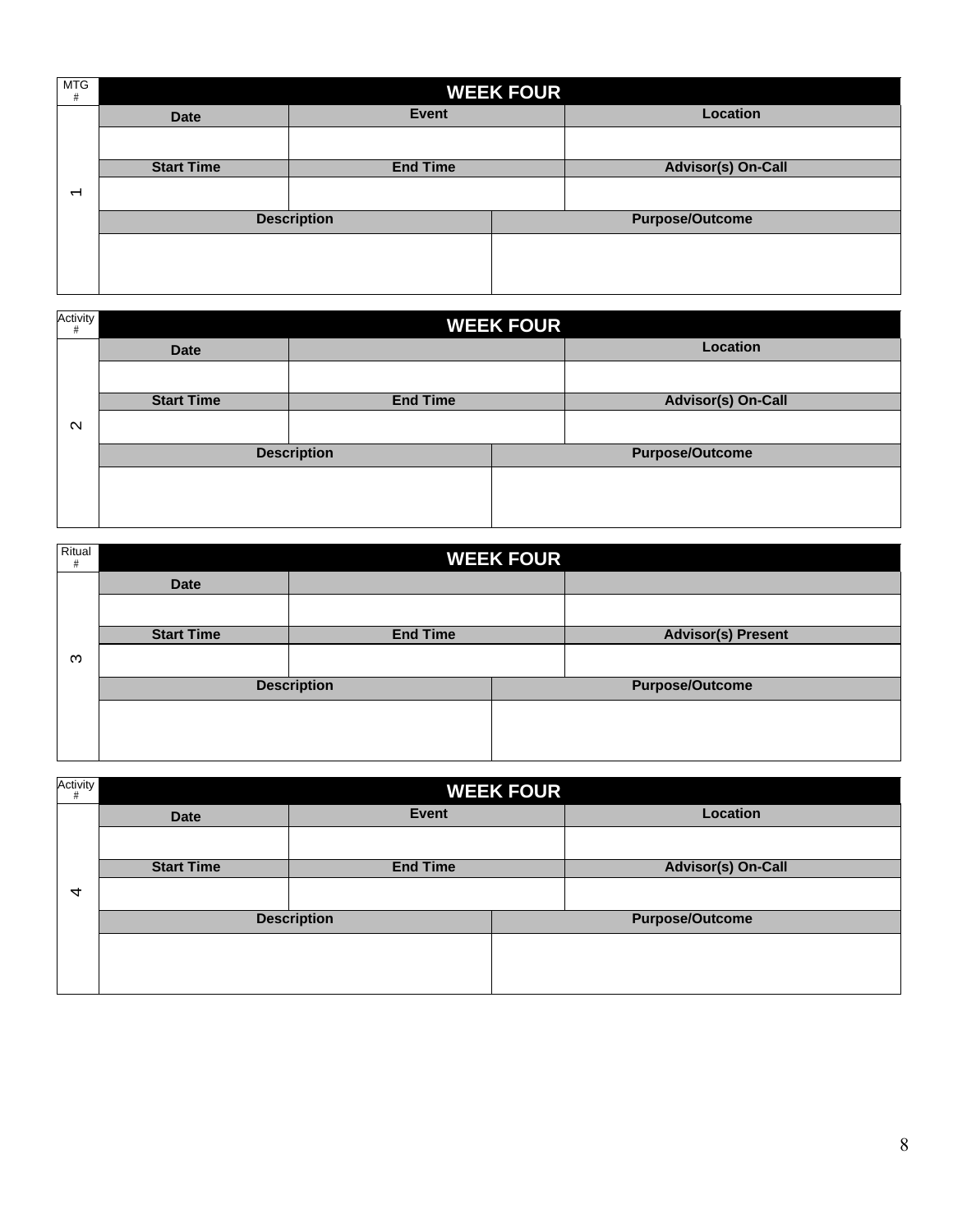| <b>MTG</b><br># | <b>WEEK FIVE</b>  |                    |  |                           |
|-----------------|-------------------|--------------------|--|---------------------------|
|                 | <b>Date</b>       | <b>Event</b>       |  | <b>Location</b>           |
|                 |                   |                    |  |                           |
|                 | <b>Start Time</b> | <b>End Time</b>    |  | <b>Advisor(s) On-Call</b> |
| $\overline{ }$  |                   |                    |  |                           |
|                 |                   | <b>Description</b> |  | <b>Purpose/Outcome</b>    |
|                 |                   |                    |  |                           |
|                 |                   |                    |  |                           |
|                 |                   |                    |  |                           |

| Activity<br>#     | <b>WEEK FIVE</b>  |                    |  |                           |
|-------------------|-------------------|--------------------|--|---------------------------|
|                   | <b>Date</b>       |                    |  | <b>Location</b>           |
|                   |                   |                    |  |                           |
|                   | <b>Start Time</b> | <b>End Time</b>    |  | <b>Advisor(s) On-Call</b> |
| $\mathbf{\Omega}$ |                   |                    |  |                           |
|                   |                   | <b>Description</b> |  | <b>Purpose/Outcome</b>    |
|                   |                   |                    |  |                           |
|                   |                   |                    |  |                           |
|                   |                   |                    |  |                           |

| Ritual<br>$\#$ | <b>WEEK FIVE</b>  |                    |  |                           |
|----------------|-------------------|--------------------|--|---------------------------|
|                | <b>Date</b>       |                    |  |                           |
|                |                   |                    |  |                           |
|                | <b>Start Time</b> | <b>End Time</b>    |  | <b>Advisor(s) Present</b> |
| ო              |                   |                    |  |                           |
|                |                   | <b>Description</b> |  | <b>Purpose/Outcome</b>    |
|                |                   |                    |  |                           |
|                |                   |                    |  |                           |
|                |                   |                    |  |                           |

| Activity<br># | <b>WEEK FIVE</b>  |                    |  |                           |
|---------------|-------------------|--------------------|--|---------------------------|
|               | <b>Date</b>       | <b>Event</b>       |  | <b>Location</b>           |
|               |                   |                    |  |                           |
|               | <b>Start Time</b> | <b>End Time</b>    |  | <b>Advisor(s) On-Call</b> |
| 4             |                   |                    |  |                           |
|               |                   | <b>Description</b> |  | <b>Purpose/Outcome</b>    |
|               |                   |                    |  |                           |
|               |                   |                    |  |                           |
|               |                   |                    |  |                           |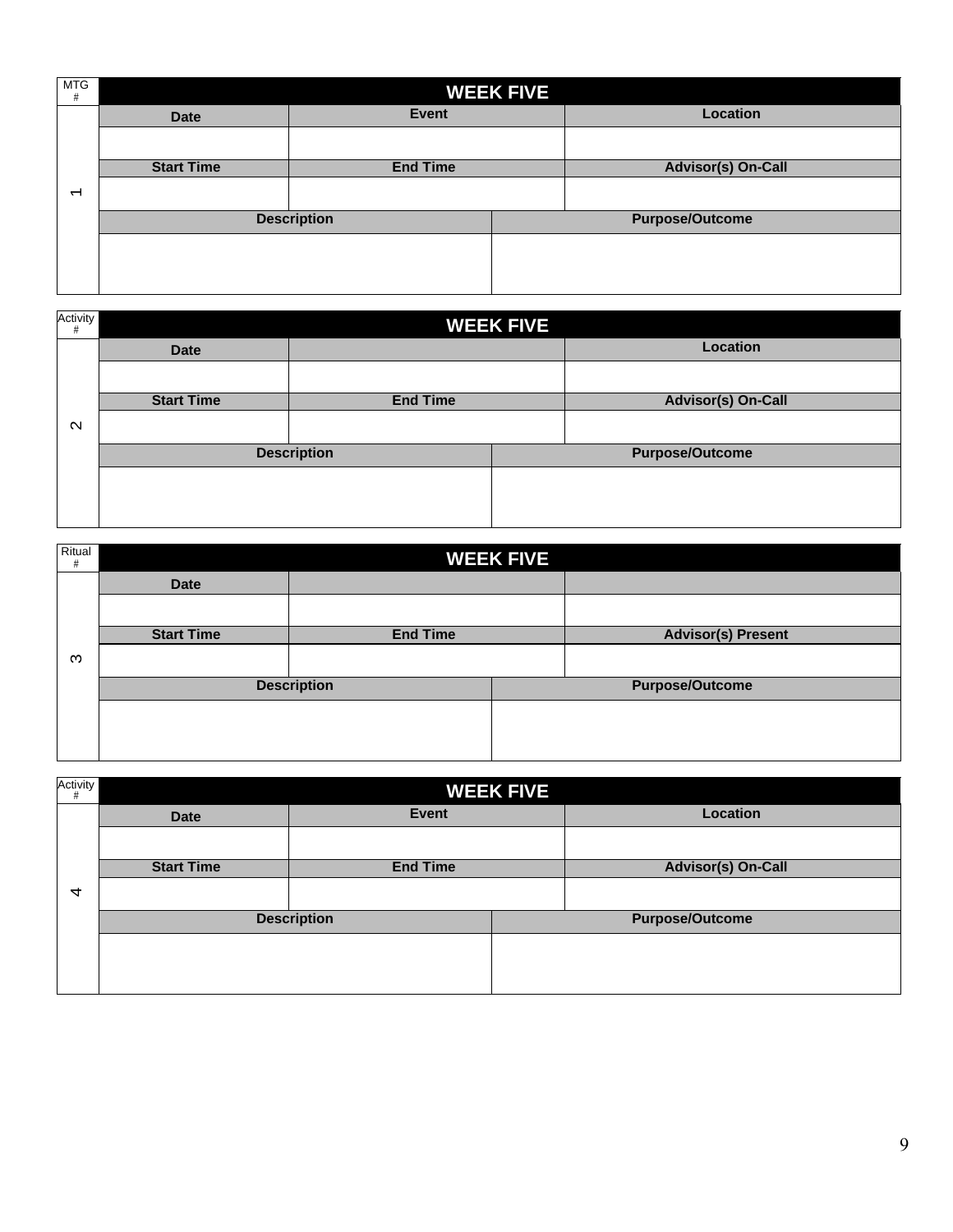| <b>MTG</b><br>#          | <b>WEEK SIX</b>   |                    |  |                           |
|--------------------------|-------------------|--------------------|--|---------------------------|
|                          | <b>Date</b>       | <b>Event</b>       |  | Location                  |
|                          |                   |                    |  |                           |
|                          | <b>Start Time</b> | <b>End Time</b>    |  | <b>Advisor(s) On-Call</b> |
| $\overline{\phantom{0}}$ |                   |                    |  |                           |
|                          |                   | <b>Description</b> |  | <b>Purpose/Outcome</b>    |
|                          |                   |                    |  |                           |
|                          |                   |                    |  |                           |
|                          |                   |                    |  |                           |

| Activity<br>#     | <b>WEEK SIX</b>   |                    |  |                           |
|-------------------|-------------------|--------------------|--|---------------------------|
|                   | <b>Date</b>       |                    |  | <b>Location</b>           |
|                   |                   |                    |  |                           |
|                   | <b>Start Time</b> | <b>End Time</b>    |  | <b>Advisor(s) On-Call</b> |
| $\mathbf{\Omega}$ |                   |                    |  |                           |
|                   |                   | <b>Description</b> |  | <b>Purpose/Outcome</b>    |
|                   |                   |                    |  |                           |
|                   |                   |                    |  |                           |
|                   |                   |                    |  |                           |

| Ritual<br># | <b>WEEK SIX</b>   |                    |  |                           |
|-------------|-------------------|--------------------|--|---------------------------|
|             | <b>Date</b>       |                    |  | <b>Location</b>           |
|             |                   |                    |  |                           |
|             | <b>Start Time</b> | <b>End Time</b>    |  | <b>Advisor(s) Present</b> |
| ო           |                   |                    |  |                           |
|             |                   | <b>Description</b> |  | <b>Purpose/Outcome</b>    |
|             |                   |                    |  |                           |
|             |                   |                    |  |                           |

| Activity<br># | <b>WEEK SIX</b>   |                    |  |                           |
|---------------|-------------------|--------------------|--|---------------------------|
|               | <b>Date</b>       | <b>Event</b>       |  | <b>Location</b>           |
|               |                   |                    |  |                           |
|               | <b>Start Time</b> | <b>End Time</b>    |  | <b>Advisor(s) On-Call</b> |
| 4             |                   |                    |  |                           |
|               |                   | <b>Description</b> |  | <b>Purpose/Outcome</b>    |
|               |                   |                    |  |                           |
|               |                   |                    |  |                           |
|               |                   |                    |  |                           |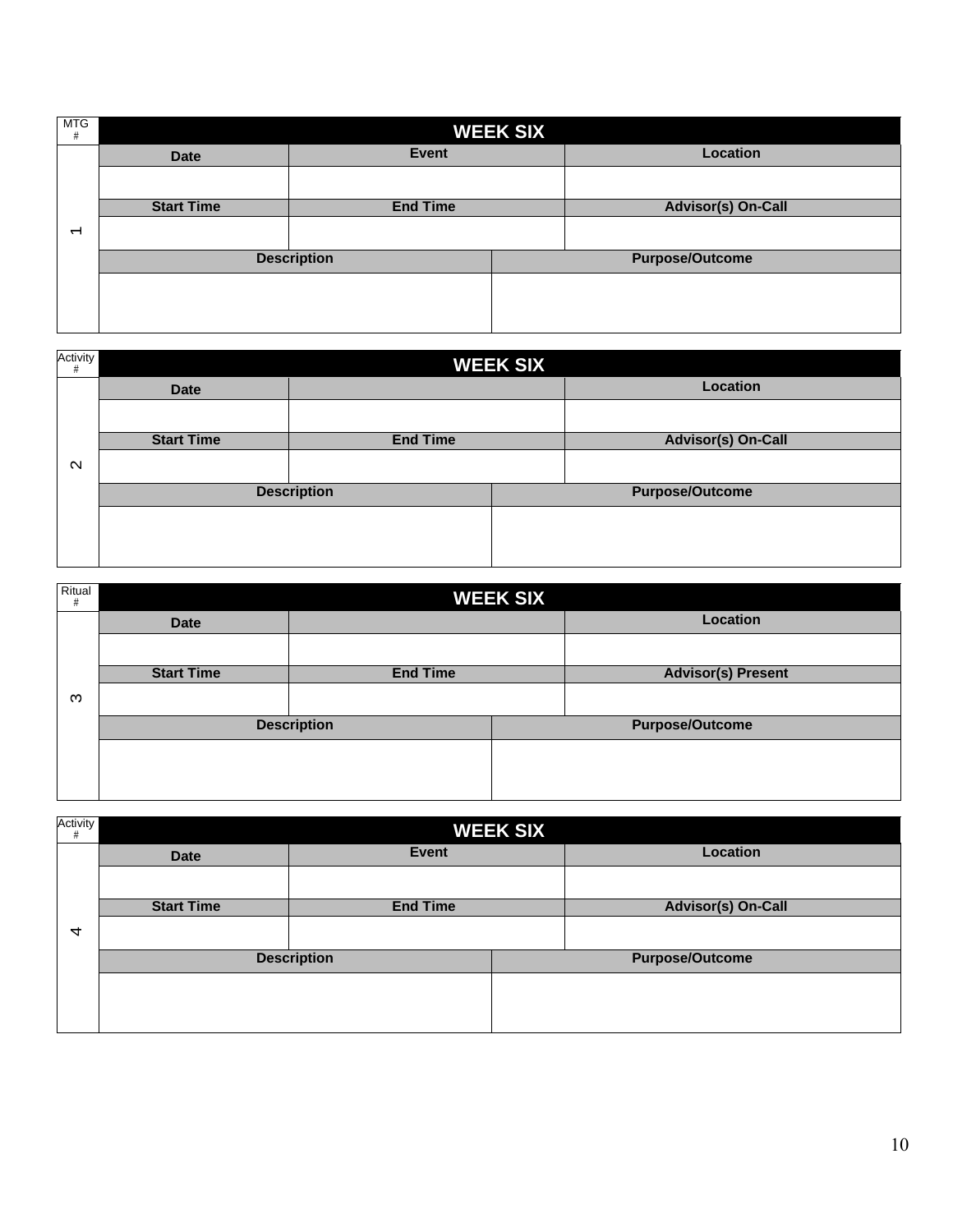| Mtg<br>#       | <b>WEEK SEVEN</b> |                    |  |                           |
|----------------|-------------------|--------------------|--|---------------------------|
|                | <b>Date</b>       | <b>Event</b>       |  | <b>Location</b>           |
|                |                   |                    |  |                           |
|                | <b>Start Time</b> | <b>End Time</b>    |  | <b>Advisor(s) On-Call</b> |
| $\overline{ }$ |                   |                    |  |                           |
|                |                   | <b>Description</b> |  | <b>Purpose/Outcome</b>    |
|                |                   |                    |  |                           |
|                |                   |                    |  |                           |
|                |                   |                    |  |                           |

| Activity<br>#     | <b>WEEK SEVEN</b> |                    |  |                           |
|-------------------|-------------------|--------------------|--|---------------------------|
|                   | <b>Date</b>       |                    |  | Location                  |
|                   |                   |                    |  |                           |
|                   | <b>Start Time</b> | <b>End Time</b>    |  | <b>Advisor(s) On-Call</b> |
| $\mathbf{\Omega}$ |                   |                    |  |                           |
|                   |                   | <b>Description</b> |  | <b>Purpose/Outcome</b>    |
|                   |                   |                    |  |                           |
|                   |                   |                    |  |                           |
|                   |                   |                    |  |                           |

| Ritual<br># | <b>WEEK SEVEN</b> |                    |  |                           |
|-------------|-------------------|--------------------|--|---------------------------|
|             | <b>Date</b>       |                    |  | <b>Location</b>           |
|             |                   |                    |  |                           |
|             | <b>Start Time</b> | <b>End Time</b>    |  | <b>Advisor(s) Present</b> |
| ო           |                   |                    |  |                           |
|             |                   | <b>Description</b> |  | <b>Purpose/Outcome</b>    |
|             |                   |                    |  |                           |
|             |                   |                    |  |                           |
|             |                   |                    |  |                           |

| Activity<br>#  | <b>WEEK SEVEN</b> |                    |  |                           |
|----------------|-------------------|--------------------|--|---------------------------|
|                | <b>Date</b>       | <b>Event</b>       |  | <b>Location</b>           |
|                |                   |                    |  |                           |
|                | <b>Start Time</b> | <b>End Time</b>    |  | <b>Advisor(s) On-Call</b> |
| $\overline{4}$ |                   |                    |  |                           |
|                |                   | <b>Description</b> |  | <b>Purpose/Outcome</b>    |
|                |                   |                    |  |                           |
|                |                   |                    |  |                           |
|                |                   |                    |  |                           |